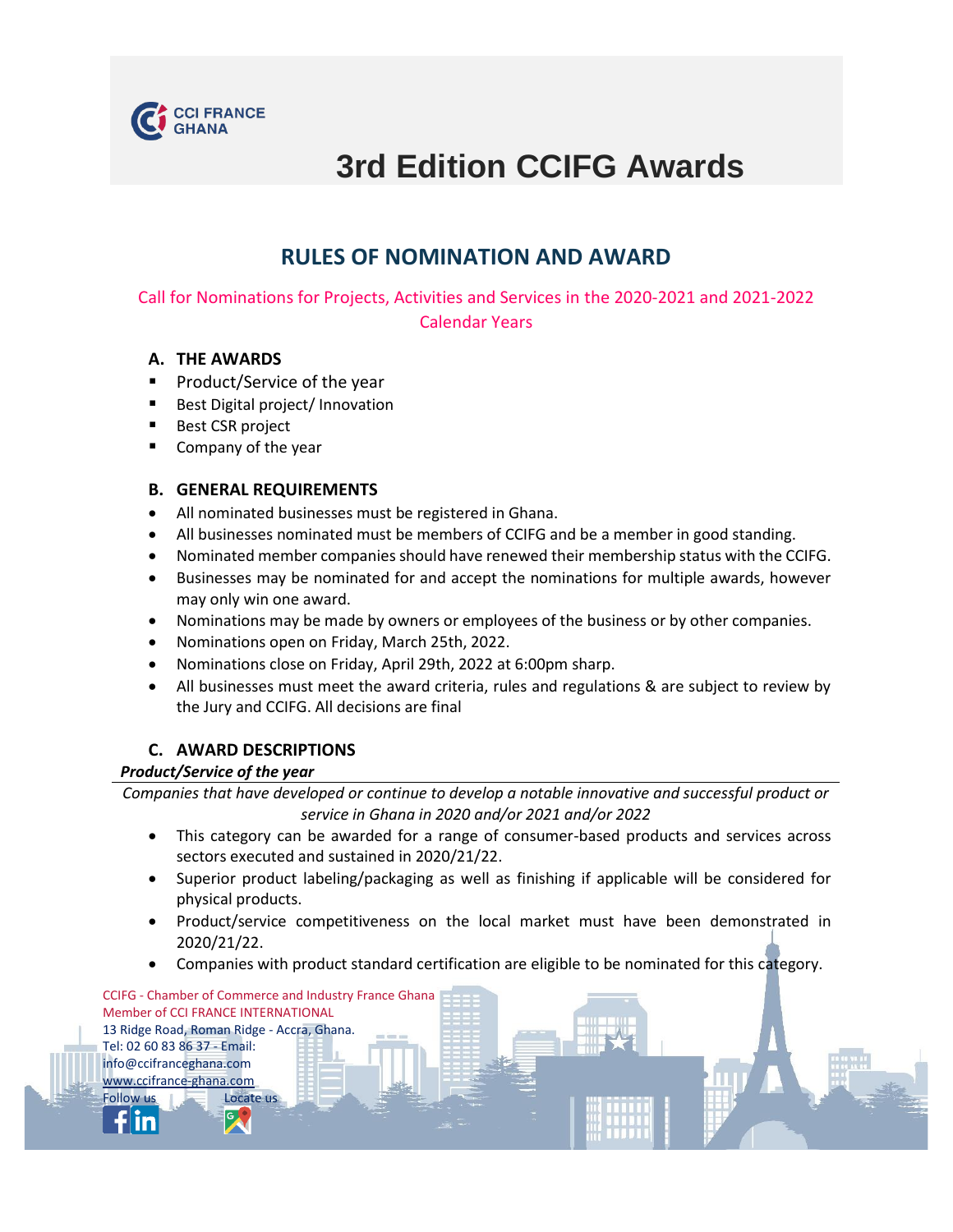

# **3rd Edition CCIFG Awards**

#### *Best Digital project/Innovation*

*Companies that have developed or continue to develop a notable innovative and successful digital service/innovation in Ghana*

- A digital project that contributes to community development, supports digital skills enhancement, employment and entrepreneurship.
- An innovative project which has a unique feature differentiating it from other comparable projects.
- Demonstrated impact on users, number of users, and impact on organisations of a project.
- Possibility of the project to be potentially implemented by other member organisations for their own benefit.

#### *Best CSR Practice/sustainable project*

*Companies that have demonstrated commitment to a process in order to integrate social, environmental, ethical human rights and consumer concerns into their business operations and core* 

*strategy.*

- A company that has successfully implemented a major project or programme in areas such as Energy Efficiency, Waste Reduction, or Water Conservation among others.
- A company that has successfully implemented a community project resulting in positive change such as poverty alienation, better education, business growth or community engagement.
- A company that has integrated environmental performance into its sustainable development strategy and has delivered proven business benefits.
- Monetary donations to various CSR projects in the country in areas such as health institutions or the physically challenged among others.

#### *CCIFG Company of the year*

Member of CCI FRANCE INTERNATIONAL 13 Ridge Road, Roman Ridge - Accra, Ghana.

Tel: 02 60 83 86 37 - Email: [info@ccifranceghana.com](mailto:ccifranceghana@gmail.com) [www.ccifrance-ghana.com](http://www.ccifrance-ghana.com/) Follow us Locate us

*Companies that have shown excellence and outstanding achievements in all aspects of their organisation in 2020 and/or 2021 and/or 2022*

- Meets criteria in all three award categories.
- Outstanding dedication to customer service
- Outstanding business accomplishments
- Active involvement in CCIFG activities

CCIFG - Chamber of Commerce and Industry France Ghana